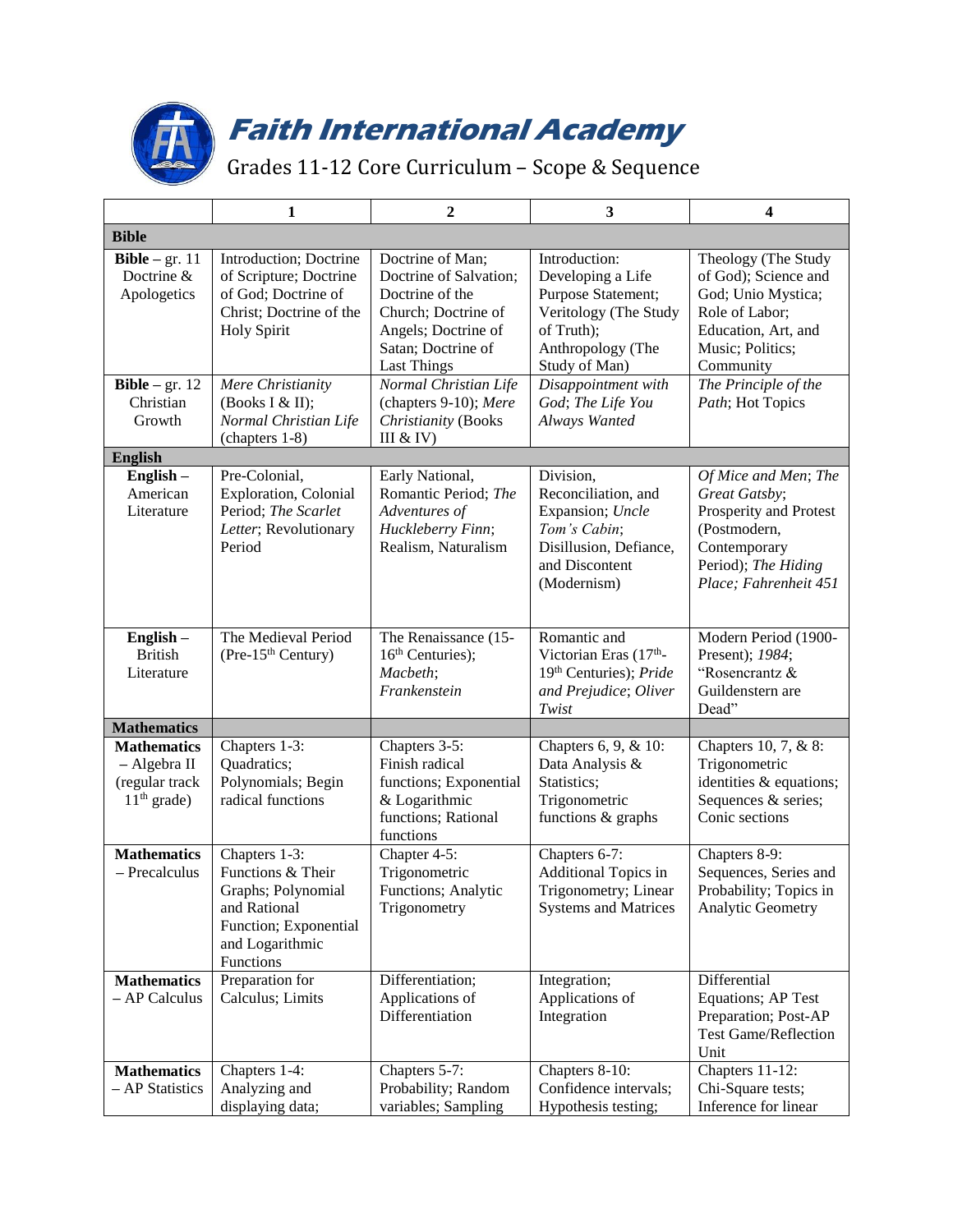|                    | Density curves and<br>normal distributions;<br>Describing linear<br>associations; Surveys<br>and experiments | distributions                                                                       |                              | Comparing two<br>groups                |  | regression; Review for<br>AP Test |
|--------------------|--------------------------------------------------------------------------------------------------------------|-------------------------------------------------------------------------------------|------------------------------|----------------------------------------|--|-----------------------------------|
| <b>Mathematics</b> | <b>Budgeting</b> ; Career Preparation                                                                        |                                                                                     | College; Banking; Credit     |                                        |  |                                   |
| $-$ Independent    |                                                                                                              |                                                                                     |                              |                                        |  |                                   |
| Living Math        |                                                                                                              |                                                                                     |                              |                                        |  |                                   |
| (elective)         |                                                                                                              |                                                                                     |                              |                                        |  |                                   |
| <b>Mathematics</b> | Advertising                                                                                                  |                                                                                     | Mark Up, Mark Downs          |                                        |  |                                   |
| $-$ Business       |                                                                                                              |                                                                                     |                              |                                        |  |                                   |
| Math               | Economics                                                                                                    |                                                                                     | Marketing                    |                                        |  |                                   |
| (elective)         | Inventory                                                                                                    |                                                                                     |                              |                                        |  |                                   |
| <b>Science</b>     |                                                                                                              |                                                                                     |                              |                                        |  |                                   |
| Science-           | Unit 1 - Cellular                                                                                            | Unit $3 -$ Bacteriology                                                             |                              | Unit 5 - Human                         |  | Unit 7 - Darwinian                |
| Advanced           | <b>Biology</b>                                                                                               |                                                                                     | and Prokaryotes              | Anatomy and                            |  | Evolution                         |
| <b>Biology</b>     | · Eukaryotic Cells                                                                                           |                                                                                     | • Prokaryotes                | Physiology                             |  | • About Charles                   |
| (elective)         | • Cell Anatomy                                                                                               | • Archaea                                                                           |                              | • Human Body                           |  | Darwin                            |
|                    | • Mitosis and                                                                                                |                                                                                     | • Bacteria                   | Systems                                |  | • Journey of the                  |
|                    | Meiosis                                                                                                      | • Disease                                                                           |                              | Unit $6 - Systematics$<br>and Taxonomy |  | Beagle                            |
|                    | • Cellular                                                                                                   | • Health                                                                            |                              | • Methods for                          |  | • Principles of<br>Evolution      |
|                    | Respiration<br>Unit $2 -$ Genetics                                                                           | Unit 4 - Marine<br><b>Biology</b><br>Marine                                         |                              | Classification<br>· Classic Linnaean   |  | Unit $8 -$ Science and            |
|                    | • Mendelian                                                                                                  |                                                                                     |                              |                                        |  | Personal Faith                    |
|                    | Genetics                                                                                                     | $\bullet$                                                                           | Ecosystems                   | Taxonomy                               |  | • Investigation of                |
|                    | • Gene Expression                                                                                            |                                                                                     |                              | • The 9 Major                          |  | Young Earth                       |
|                    | and Protein                                                                                                  | <b>Coral Reefs</b><br>$\bullet$<br>Marine Animals<br>$\bullet$<br>Islands & Climate |                              | Animal Phyla                           |  | Theory                            |
|                    | Synthesis                                                                                                    |                                                                                     |                              | • The Major Orders                     |  | • Investigation of                |
|                    | • Non-Mendelian                                                                                              | $\bullet$                                                                           |                              | of Chordates                           |  | <b>Intelligent Design</b>         |
|                    | Genetics                                                                                                     |                                                                                     |                              |                                        |  | • Investigation of                |
|                    | · Mutations and                                                                                              |                                                                                     |                              |                                        |  | <b>Theistic Evolution</b>         |
|                    | Evolution                                                                                                    |                                                                                     |                              |                                        |  |                                   |
| Science -          | Matter; Foundations;                                                                                         | Chemical                                                                            |                              | Modern Atomic                          |  | Solutions; Acids and              |
| Chemistry          | Nomenclature;                                                                                                |                                                                                     | Compositions;                | Theory; Bonding;                       |  | Bases; Equilibrium;               |
|                    | Measurements                                                                                                 |                                                                                     | Reactions; Aqueous           | Gases; Liquids and                     |  | <b>ReDox Reactions</b>            |
|                    |                                                                                                              |                                                                                     | Solutions; Chemical          | Solids;                                |  |                                   |
|                    |                                                                                                              |                                                                                     | Quantities; Energy           |                                        |  |                                   |
| Science-           | Unit $1$ – Introduction                                                                                      | Unit $3 - Geology$                                                                  |                              |                                        |  |                                   |
| Earth & Space      | to Earth Sciences                                                                                            | · Plate Tectonics                                                                   |                              |                                        |  |                                   |
|                    | Science<br>• Scientific                                                                                      |                                                                                     | • Volcanoes                  |                                        |  |                                   |
|                    | Thinking                                                                                                     | $\bullet$ Earthquake                                                                |                              |                                        |  |                                   |
|                    | • Earth System<br>Science                                                                                    |                                                                                     | $\bullet$ Weathering &       |                                        |  |                                   |
|                    | Unit $2$ – Materials of                                                                                      | Erosion                                                                             |                              |                                        |  |                                   |
|                    | the Earth                                                                                                    |                                                                                     | Unit 4 – Weather and         |                                        |  |                                   |
|                    | • Formation of the                                                                                           | Climate                                                                             | • Nature of the              |                                        |  |                                   |
|                    | Earth                                                                                                        |                                                                                     | Atmosphere                   |                                        |  |                                   |
|                    | • Rock & Minerals                                                                                            |                                                                                     | • Wind & Weather             |                                        |  |                                   |
|                    |                                                                                                              |                                                                                     | $\bullet$ Oceans, Climate, & |                                        |  |                                   |
|                    |                                                                                                              | Ice Ages                                                                            |                              |                                        |  |                                   |
|                    |                                                                                                              |                                                                                     | Unit 5 - Astronomy           |                                        |  |                                   |
|                    |                                                                                                              |                                                                                     | • Solar System               |                                        |  |                                   |
|                    |                                                                                                              |                                                                                     | • Types of Heavenly          |                                        |  |                                   |